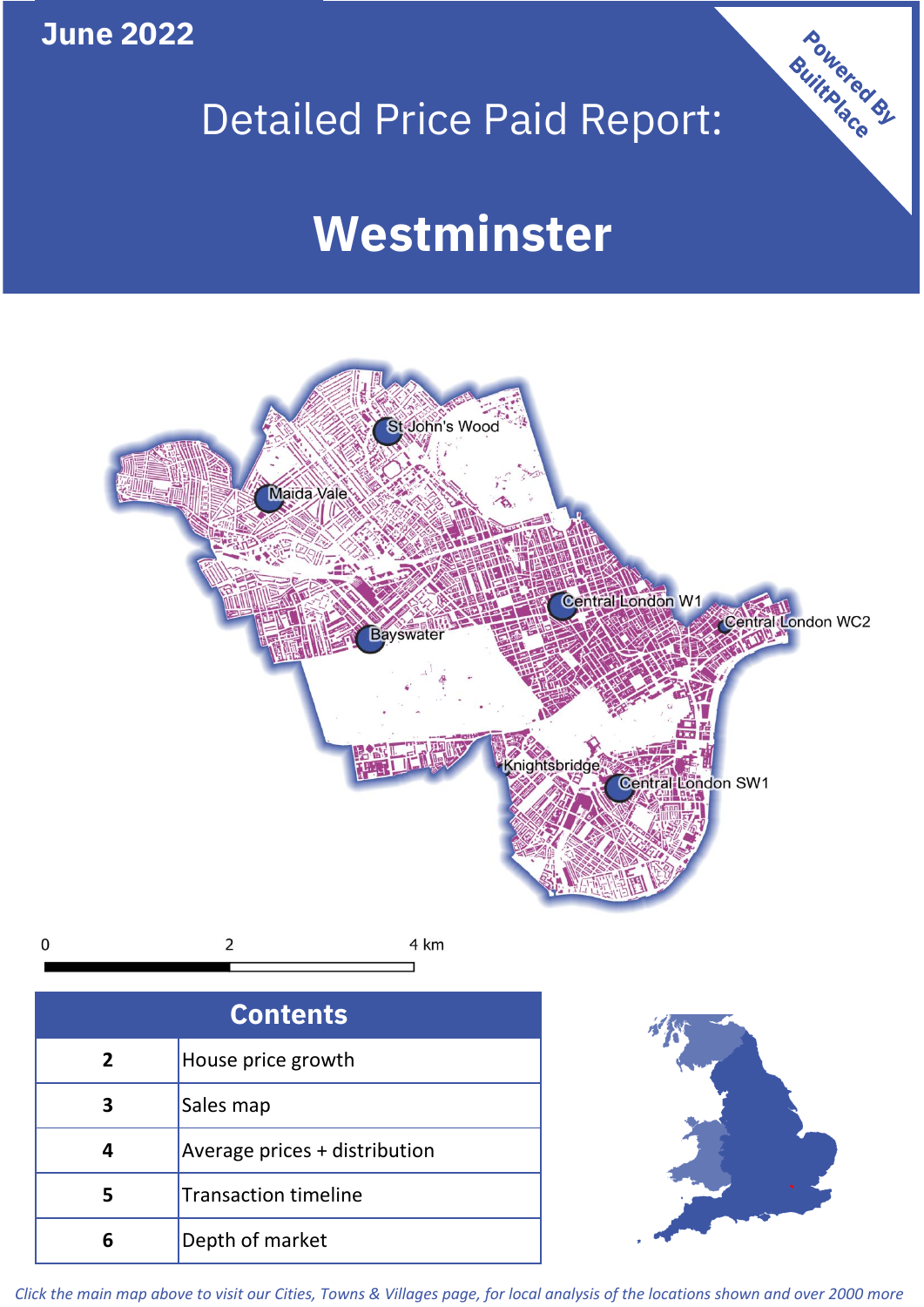## **Headline Data**

|                     | <b>Current level</b> | 3 month | <b>Annual</b> | 5 year   | 10 year  |
|---------------------|----------------------|---------|---------------|----------|----------|
| <b>House prices</b> | £977,554             | $-1.7%$ | 5.2%          | $-8.4%$  | 52.6%    |
| <b>Transactions</b> | 2,178                | $-7.4%$ | 21.9%         | $-16.9%$ | $-32.8%$ |

# **House Price Growth (April 2022 data)**

#### *Annual Change in House Prices*



House prices in Westminster grew by 5.2% in the 12 months to April 2022 (based on 3-month smoothed data). By comparison national house prices grew by 10.7% and prices in London grew by 6.7% over the same period.

Westminster house prices are now 78.8% above their previous peak in 2007, compared to +76.7% for London and +52.9% across England.



#### *Year-To-Date Change in House Prices, December to April*

Local prices have fallen by 2.0% in 2022 so far, compared to growth of 4.7% over the same period last year.

#### *Source: OS OpenData; UK House Price Index (Contains HM Land Registry data © Crown copyright)*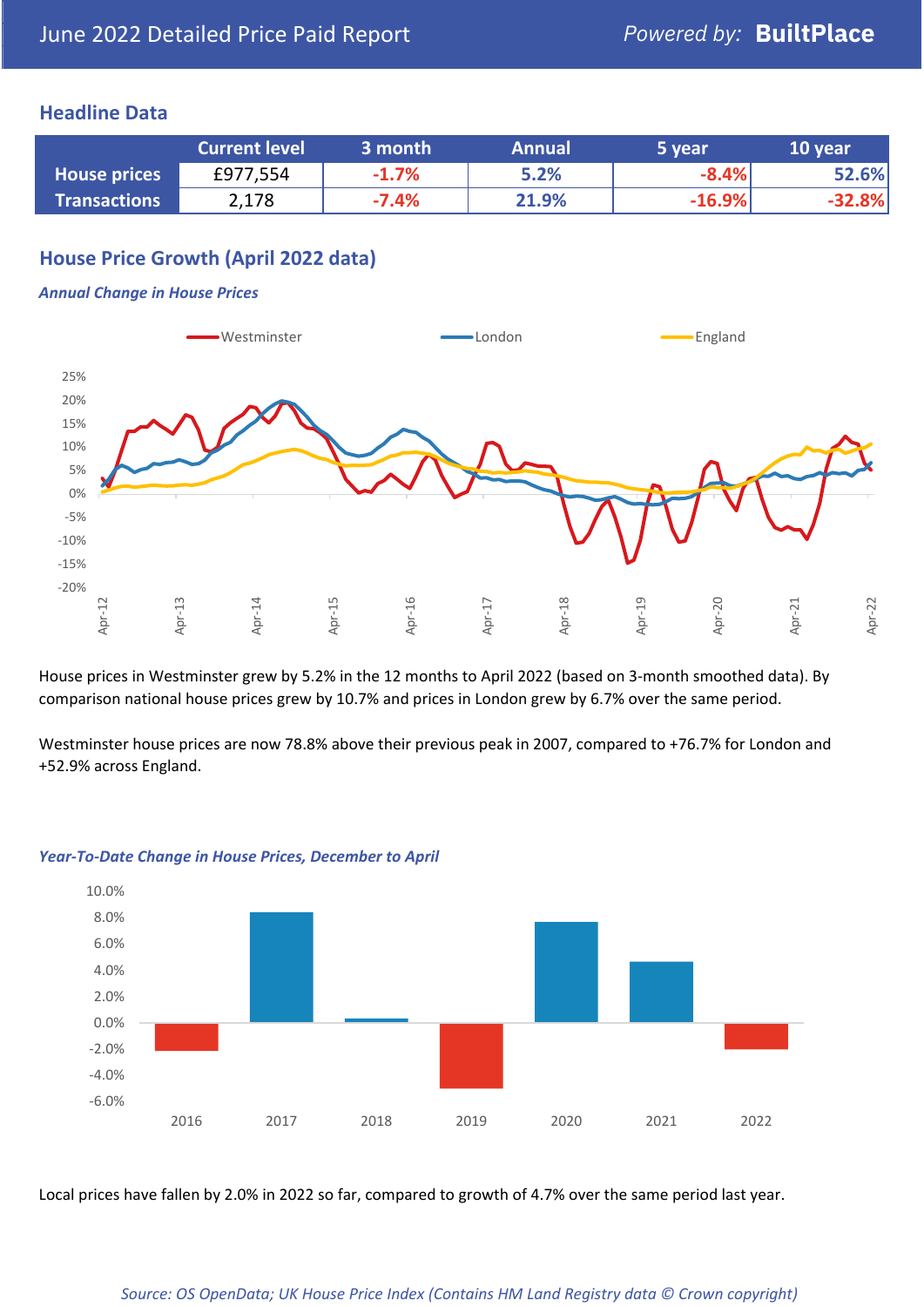# **House Price Map**

*12 months to April 2022*



*Each point is one postcode, coloured by the average value relative to all sales in this local authority (price bands are LA-specific quintiles).*

# **Map Key**

| Min        | <b>Max</b> |                            |
|------------|------------|----------------------------|
| Up to      | £506,000   | 1st quintile / lowest 20%  |
| £506,000   | £717,000   | 2nd quintile               |
| £717,000   | £1,089,000 | 3rd quintile               |
| £1,089,000 | £1,970,000 | 4th quintile               |
| £1,970,000 | and over   | 5th quintile / highest 20% |

## *Source: OS OpenData; UK House Price Index (Contains HM Land Registry data © Crown copyright)*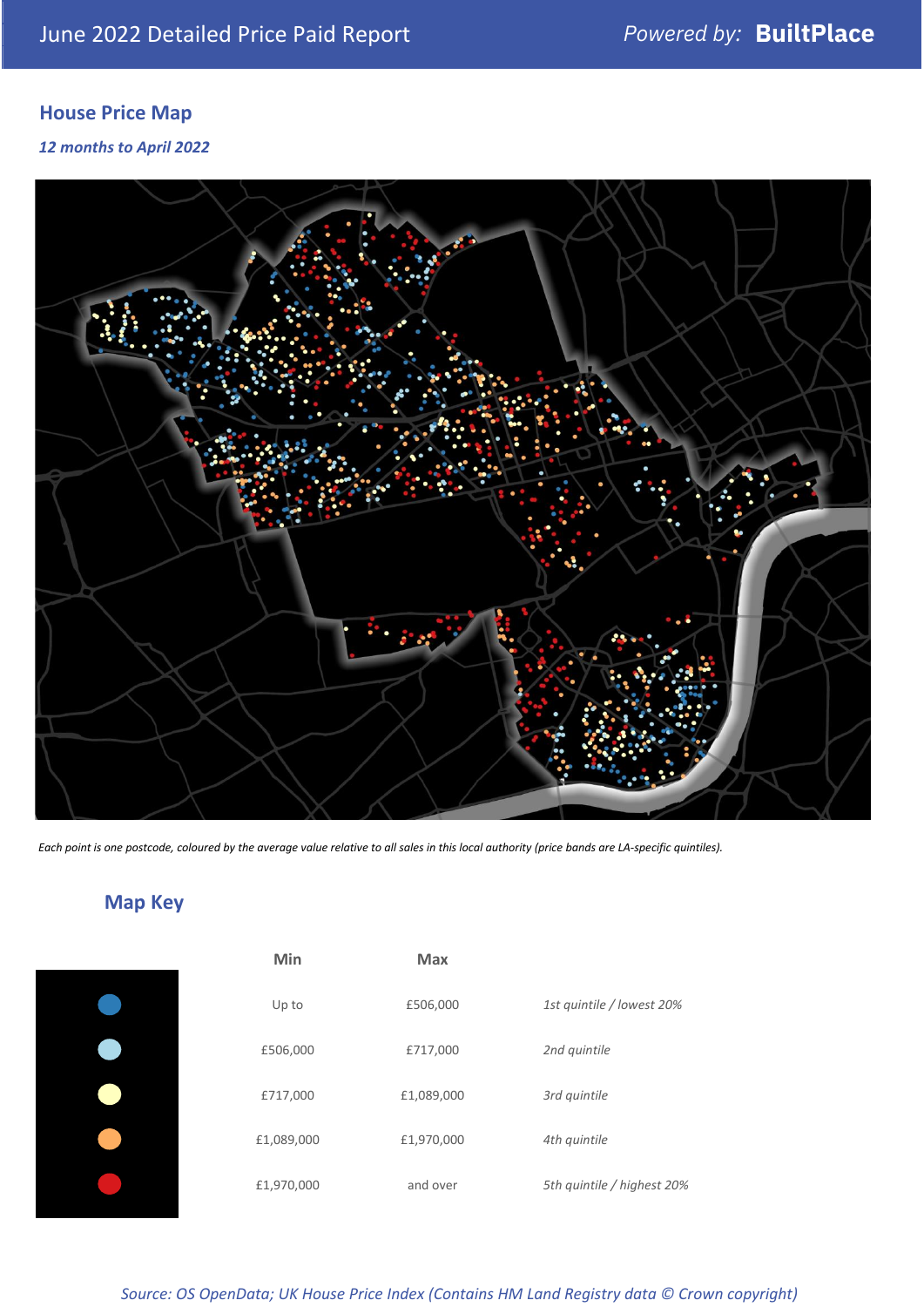# **Average House Price by Property Type**

## *12 months to April 2022*



|                 | <b>New</b>           | <b>Second hand</b> |  |
|-----------------|----------------------|--------------------|--|
| <b>Flat</b>     | £2,430,155           | £1,284,289         |  |
| <b>Terraced</b> | No recorded<br>sales | £3,093,389         |  |
| Semi-detached   | No recorded<br>sales | £4,935,995         |  |
| <b>Detached</b> | No recorded<br>sales | £10,560,610        |  |

## **House Price Distribution by Year**

*All properties, by price band and calendar year (2020 = year to date)*

|                    | 1997 | 2002 | 2007 | 2012 | 2017 | 2019 | 2020 |
|--------------------|------|------|------|------|------|------|------|
| <b>Under £100k</b> | 24%  | 2%   | 0%   | 0%   | 0%   | 0%   | 0%   |
| £100-200k          | 38%  | 15%  | 4%   | 3%   | 1%   | 0%   | 1%   |
| E200-300k          | 20%  | 30%  | 16%  | 7%   | 2%   | 2%   | 1%   |
| £300-400k          | 7%   | 18%  | 19%  | 13%  | 4%   | 6%   | 5%   |
| £400-500k          | 4%   | 12%  | 15%  | 15%  | 6%   | 10%  | 9%   |
| £500k-1m           | 6%   | 16%  | 30%  | 34%  | 36%  | 39%  | 37%  |
| £1-2m              | 1%   | 5%   | 11%  | 17%  | 28%  | 22%  | 27%  |
| <b>Over £2m</b>    | 0%   | 1%   | 4%   | 12%  | 23%  | 20%  | 20%  |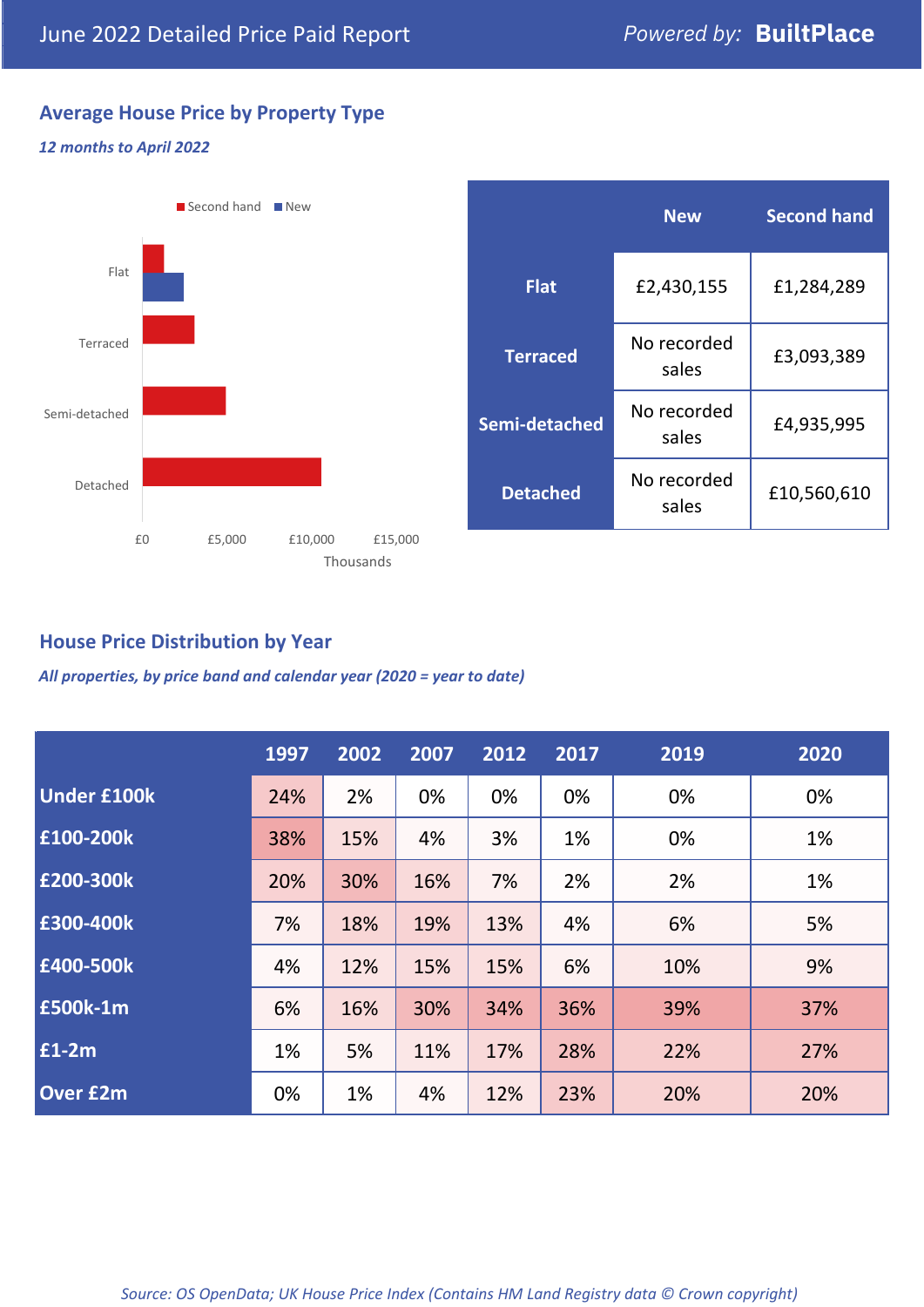## **Transactions (February 2022 data)**

*Annual Transactions, Indexed (2001-05 average = 100)*



There were 2,178 transactions in Westminster during the 12 months to February 2022. This is 40% of the average from 2001-05 and suggests activity is significantly below pre-downturn levels.

Transactions in Westminster have fallen by 40.2% since 2014, compared to changes of -21.3% for London and -7.7% for England.



#### *Cash and New Build Sales as % of Total, by Year*

*Note: The data on this page EXCLUDES transactions identified as transfers under a power of sale/repossessions, buy-to-lets (where they can be identified by a mortgage), and transfers to non-private individuals - i.e. it comprises only Land Registry 'A' data.*